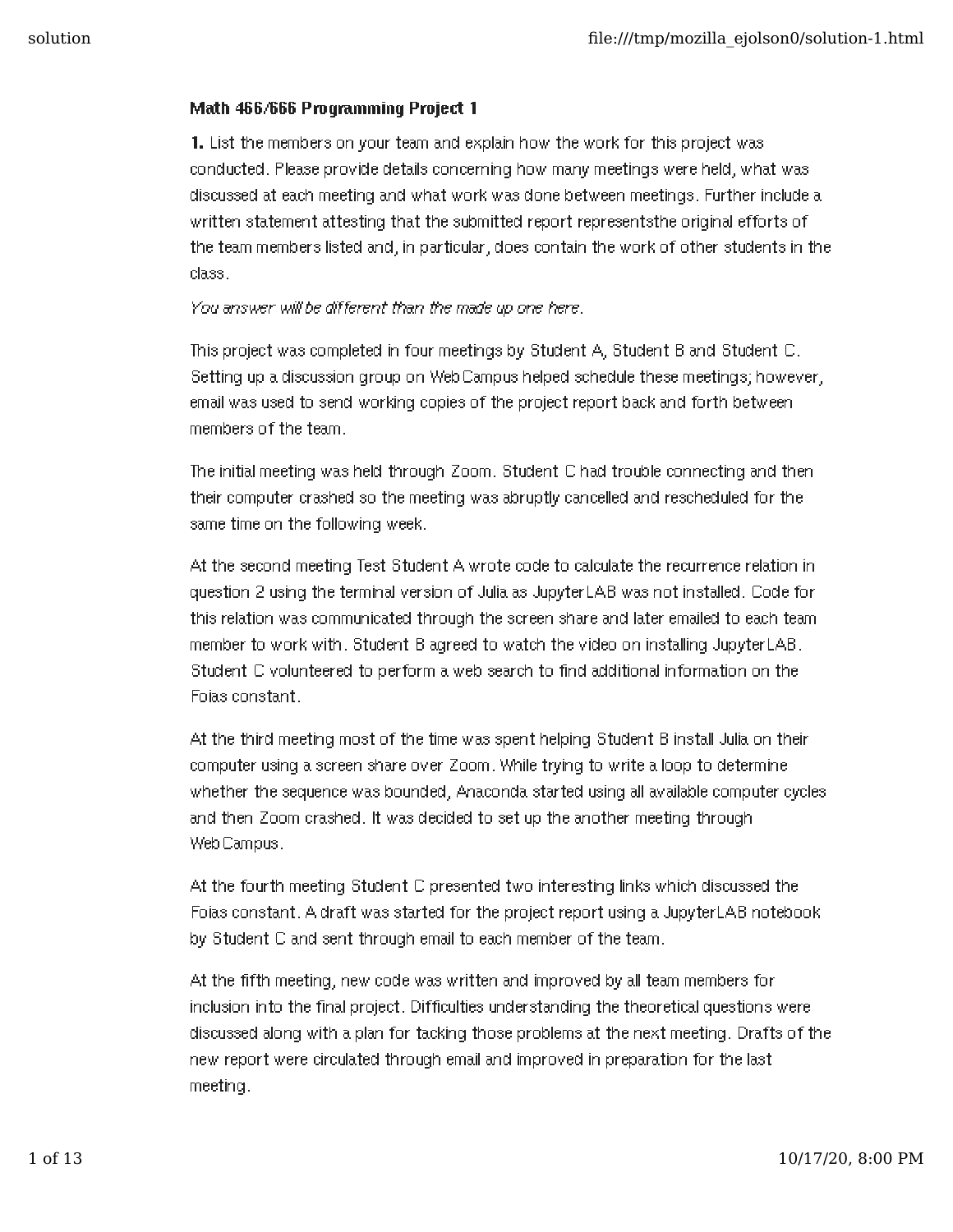At the sixth and final meeting everyone in the team read the report that had been polished over email. One error was found and fixed. All team members then agreed that the report was finished and ready to turn in.

The report you are reading here was written represents the independent work of the team members listed below and, in particular, does not contain the work of any other student in the class.

**2.** Given  $\alpha \in [1,2]$  consider the recurrence relation

$$
x_{n+1}=\Big(1+\frac{1}{x_n}\Big)^n
$$

where  $x_1 = \alpha$ . Set  $\alpha = 1$  and write a computer program in Julia that computes  $x_n$  for  $n=1,\ldots,50.$  Please include the full program listing and output. For reference,

```
x_{15} \approx 1.1.2634346914781789
```
and

## $x_{16} \approx 6283.87526674291.$

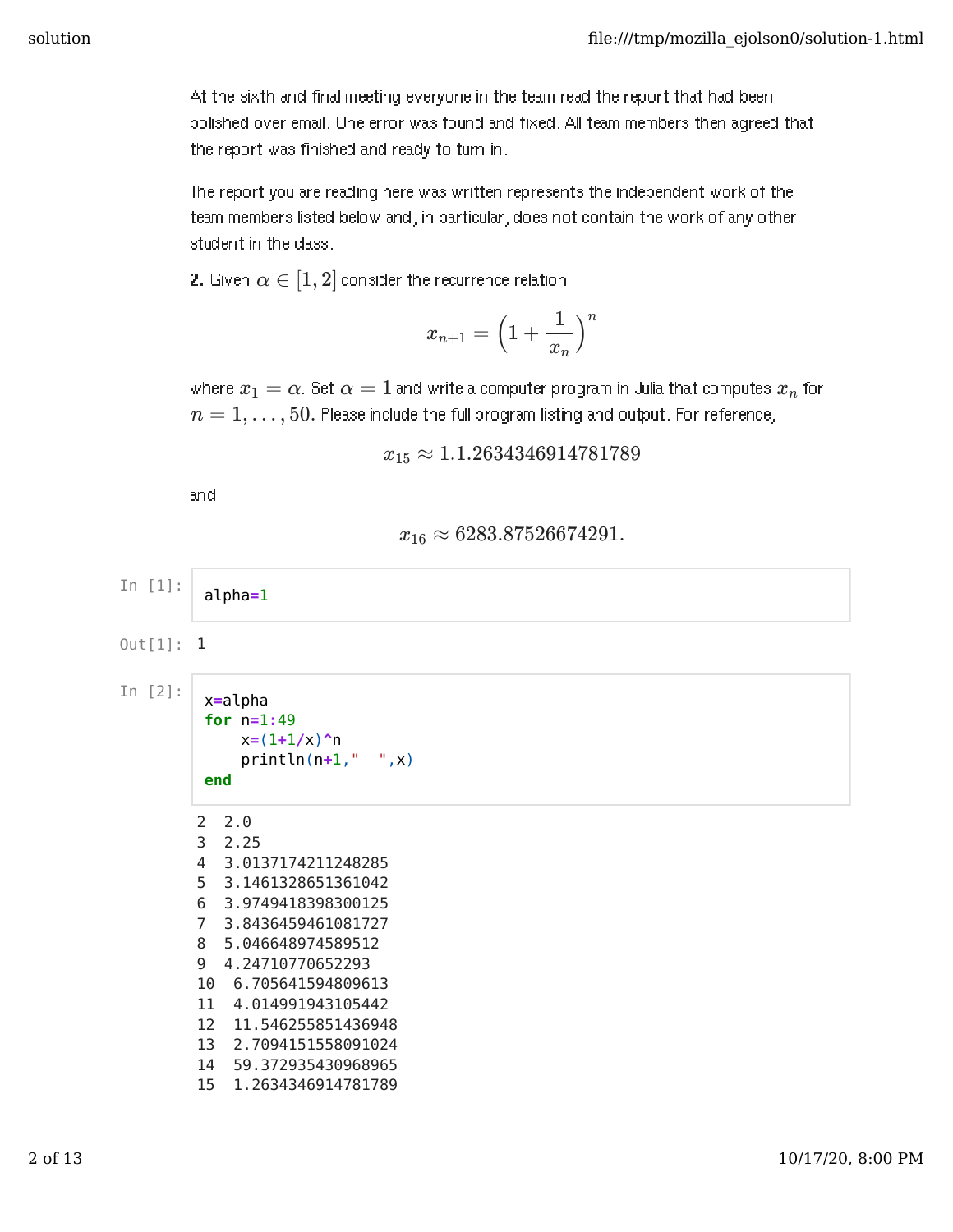- 16 6283.87526674291
- 17 1.0025492407161776
- 18 128267.71346883844
- 19 1.0001403407948934
- 20 523589.5387780858
- 21 1.0000381985532598
- 22 2.0963110569382557e6
- 23 1.000010494678316
- 24 8.387595658020036e6
- 25 1.0000028613721854
- 26 3.355323187755784e7
- 27 1.0000007748883877
- 28 1.3421632395741531e8
- 29 1.00000020861846
- 30 5.3686928798555815e8
- 31 1.0000000558795226
- 32 2.1474817879952881e9
- 33 1.0000000149011754
- 34 8.589932479998269e9
- 35 1.000000003958121
- 36 3.435973598800008e10
- 37 1.000000001047738
- 38 1.3743895080800003e11
- 39 1.0000000002764864
- 40 5.49755810924e11
- 41 1.0000000000727596
- 42 2.199023252272e12
- 43 1.0000000000190994
- 44 8.796093018596e12
- 45 1.0000000000050022
- 46 3.5184372084872e13
- 47 1.0000000000013074
- 48 1.40737488351004e14
- 49 1.000000000000341

Note that the output agrees with the expected values for  $x_{15}$  and  $x_{16}$ .

3. Based on the numerical evidence in the previous step, make a conjecture regarding the value of the limits

$$
\lim_{n\to\infty}x_{2n}
$$

and

$$
\lim_{n\to\infty}x_{2n+1}
$$

when  $x_1 = 1$ . Explain your reasoning in as much mathematical detail as possible.

A visual inspection of the output from the program in question 2 indicates that the even terms growing without bound while the odd terms appear to decrease towards 1.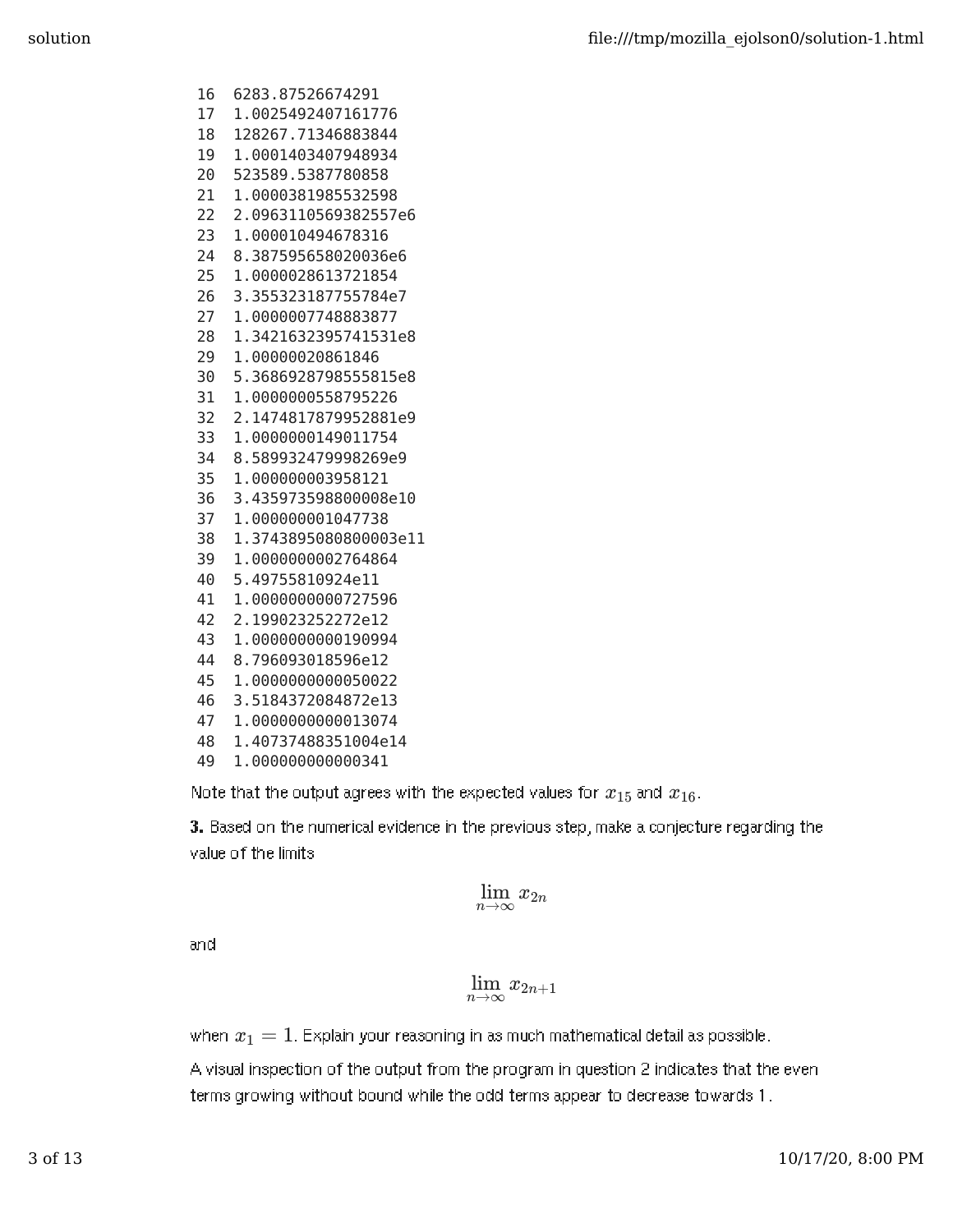Note that if  $x_{2n+1} = 1 + \epsilon$  for  $\epsilon$  very small then

$$
1+\frac{1}{x_{2n+1}}=1+\frac{1}{1+\epsilon}=\frac{2+\epsilon}{1+\epsilon}\approx 2
$$

Therefore

$$
x_{2n+2} = \left(1 + \frac{1}{x_{2n+1}}\right)^{2n+1} \approx 2^{2n+1} \to \infty
$$

as  $n \to \infty$  .

On the other hand if  $x_{2n}$  is very close to infinity than

$$
1+\frac{1}{x_{2n}}\approx 1
$$

and so it's reasonable (but not guaranteed because  $1^\infty$  is an indeterminate form) that

$$
x_{2n+1} = \Big(1 + \frac{1}{x_{2n}}\Big)^{2n} \approx 1^{2n} = 1
$$

as  $n \to \infty$  .

At anyrate, given the numerical evidence and the above heuristic argument, our conjecture is that

$$
\lim_{n\to\infty}x_{2n}=\infty
$$

and

$$
\lim_{n\to\infty}x_{2n+1}=1
$$

when  $x_1 = 1$ .

**4.** Change the program in the previous step to compute the values of  $x_n$  when  $\alpha=2.$ Look at the output and now make a conjecture regarding the value of the limits

$$
\lim_{n\to\infty}x_{2n}
$$

and

$$
\lim_{n\to\infty}x_{2n+1}
$$

when  $x_1 = 2$ . Explain the reasoning behind your conjecture.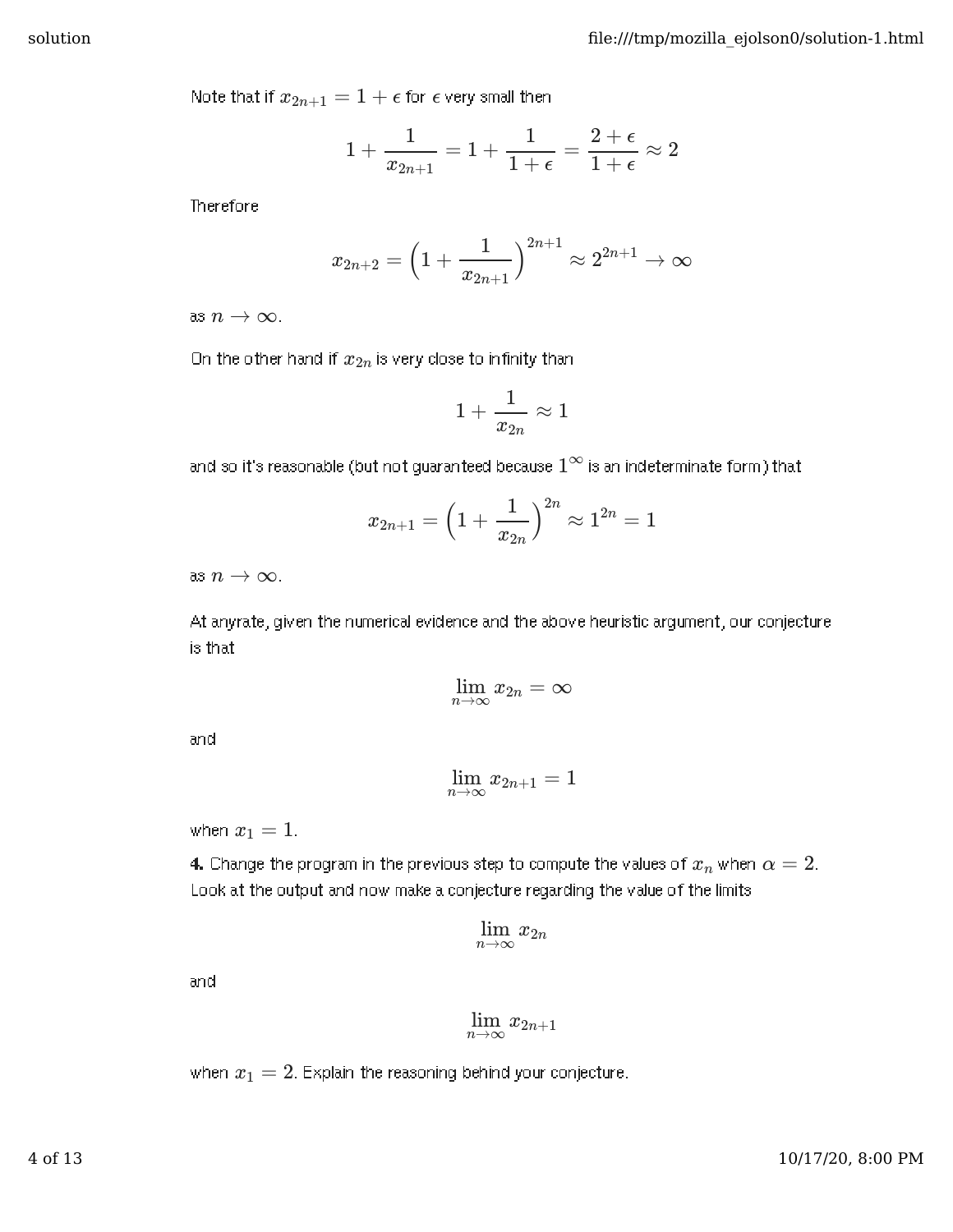| In $[3]$ :   | $alpha=2$                                                                                                                                                                                                                                                                                                                                                                                                                                                                                                                                                                                                                                                                                                                                                                                                                                                                                                                                                                                                                    |
|--------------|------------------------------------------------------------------------------------------------------------------------------------------------------------------------------------------------------------------------------------------------------------------------------------------------------------------------------------------------------------------------------------------------------------------------------------------------------------------------------------------------------------------------------------------------------------------------------------------------------------------------------------------------------------------------------------------------------------------------------------------------------------------------------------------------------------------------------------------------------------------------------------------------------------------------------------------------------------------------------------------------------------------------------|
| $0$ ut[3]: 2 |                                                                                                                                                                                                                                                                                                                                                                                                                                                                                                                                                                                                                                                                                                                                                                                                                                                                                                                                                                                                                              |
| In $[4]$ :   | $x = a$ lpha<br>for $n=1:49$<br>$x=(1+1/x)^n$<br>$println(n+1, " " , x)$<br>end                                                                                                                                                                                                                                                                                                                                                                                                                                                                                                                                                                                                                                                                                                                                                                                                                                                                                                                                              |
|              | 1.5<br>2<br>3<br>2.777777777777772<br>2.515456000000001<br>4<br>5<br>3.814694524582706<br>6<br>3.202910914929112<br>7<br>5.105425602411104<br>8<br>3.4977433630005117<br>7.475734025618049<br>9<br>10<br>3.0953609877250656<br>16.436481006193045<br>11<br>12<br>1.9149171433392773<br>13<br>154.77995881694767<br>1.0873244478087112<br>14<br>15<br>9230.628993458884<br>16<br>1.001626257595803<br>17<br>64689.92026265085<br>18<br>1.0002628246012701<br>261524.77368382475<br>19<br>20<br>1.0000726533613016<br>21<br>1.0478144924485891e6<br>22<br>1.0000200419068173<br>23<br>4.193379435467222e6<br>24<br>1.0000054848507496<br>25<br>1.6776111794572083e7<br>26<br>1.0000014902152625<br>27<br>6.710756392755206e7<br>28<br>1.000000402339224<br>29<br>2.6843394397513205e8<br>30<br>1.000000108034036<br>31<br>1.0737400839916067e9<br>32<br>1.0000000288710484<br>33<br>4.2949653119971633e9<br>34<br>1.0000000076834112<br>35<br>1.7179866940000143e10<br>36<br>1.0000000020372681<br>37<br>6.8719474216000046e10 |
|              | 38<br>1.0000000005384209<br>39<br>2.74877904132e11                                                                                                                                                                                                                                                                                                                                                                                                                                                                                                                                                                                                                                                                                                                                                                                                                                                                                                                                                                           |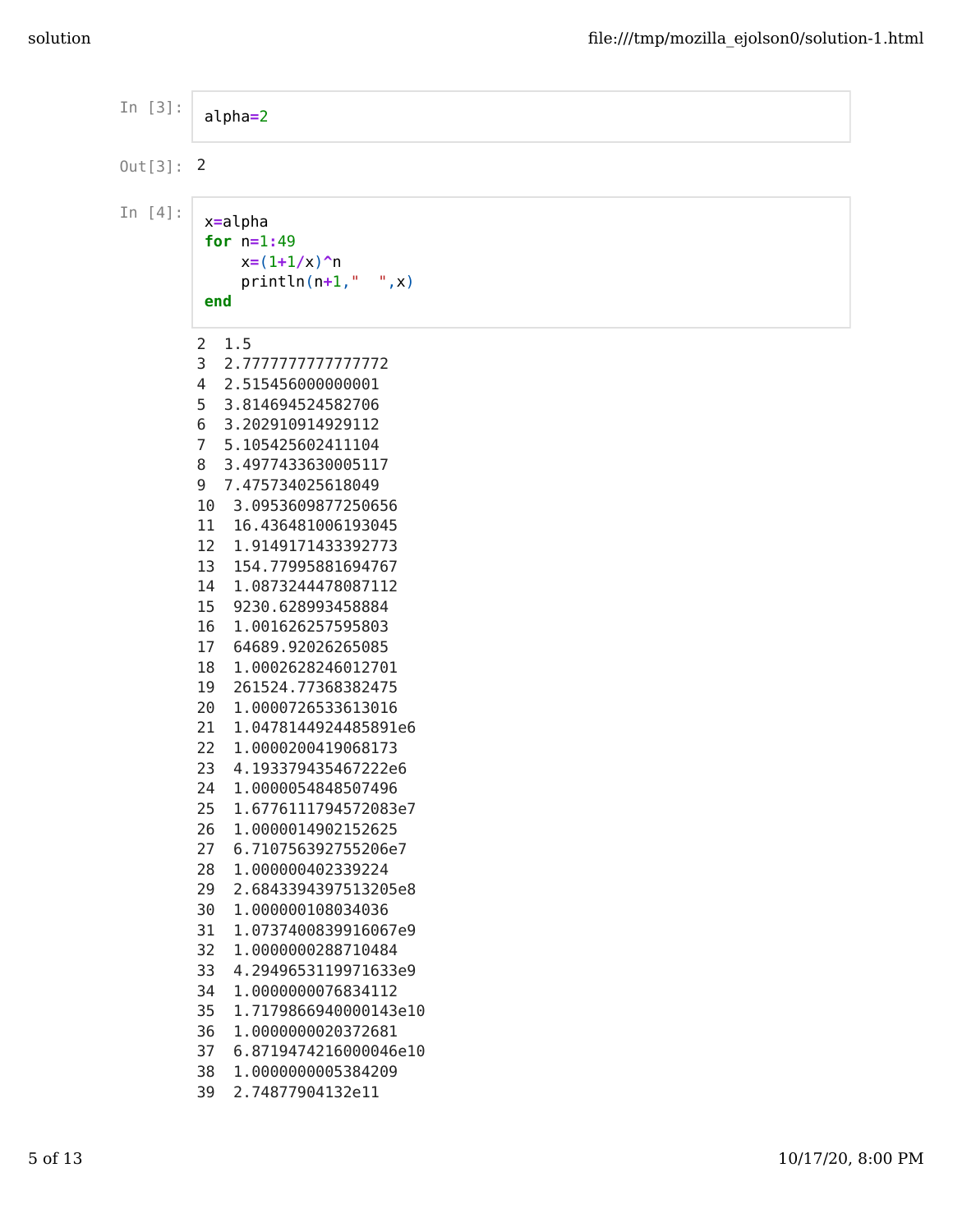40 1.0000000001418812 41 1.099511624656e12 42 1.0000000000372893 43 4.39804650766e12 44 1.000000000009777 45 1.7592186040632e13 46 1.000000000002558 47 7.0368744173524e13 48 1.000000000000668 49 2.81474976706144e14

50 1.000000000000174

When  $\alpha = 2$  the subsequence which remains bounded and the one which goes to infinity appears to change. Likely, since  $2$  is bigger, then starting  $x_1$  with that larger number now makes the odd sequence  $x_{2n+1}$  be the one which tends to infinity while the evens sequence tends to  $1_\cdot$  in particular, based on the numerical evidence, we conjecture that

$$
\lim_{n\to\infty}x_{2n}=1
$$

and

$$
\lim_{n\to\infty}x_{2n+1}=\infty.
$$

5. [Extra Credit] Use rigorous mathematical analysis to prove the conjectures made in the previous two steps.

The theory in the reference

J. Ewing, C Foias, An Interesting Serendipitous Real Number, Finite versus Infinite: Contributions to an Eternal Dilema, Springer-Verlag, pp. 119-120, 2000.

implies that limits conjectured in the previous questions are correct. Truthfully, more should be written for extra credit, for example quote the theorem from that book, to summarize the result and explain how the above conjectures follow from it. For this solution key, I have not gone into these necessary details.

More information may be found at

- Foias Constant Wikipedia, dowloaded October 17, 2020. https://en.wikipedia.org /wiki/Foias\_constant.
- 6. Define

$$
\alpha_*=\sup\Big\{\alpha:|x_{2n+1}|\text{ is bounded as }n\to\infty\Big\}.
$$

Intuitively,  $\alpha_*$  is the largest value of  $\alpha$  such that  $|x_{2n+1}|$  is bounded. Explain in details how the interval bisection method could be used to approximate  $\alpha_*.$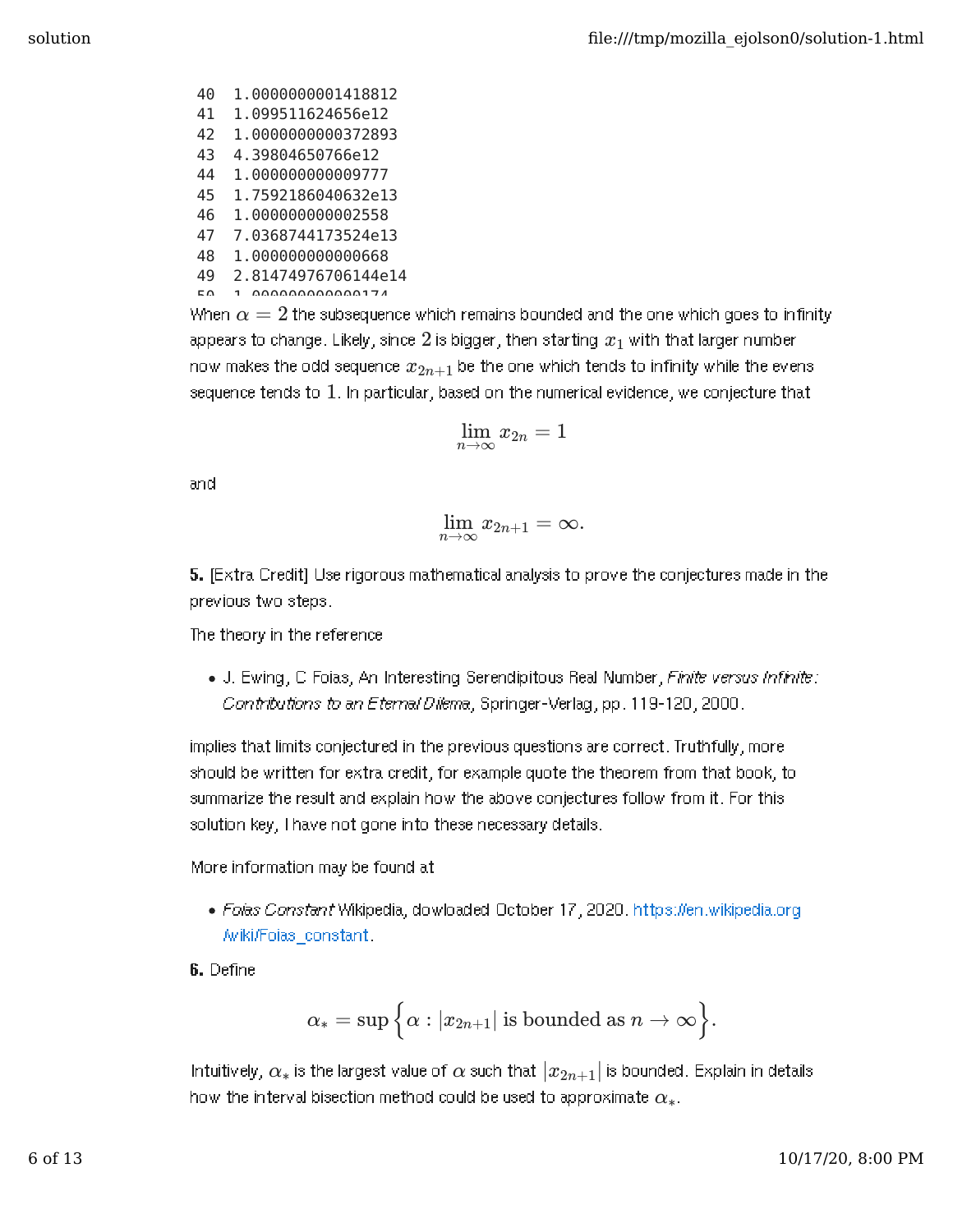The interval bisection method is a natural search technique that can be used to find a critical value at which a function or system or changes state or behavior. A typical example of such a change is when a continuous function  $f$  changes from being positive to negative. Note to get started that it is imporant to have two reference values  $a$  and  $b$ such that  $f(a)$  and  $f(b)$  have opposite signs. In this case, finding the critical value at which the transition occurs is equivalent to finding a root  $x$  such that  $f(x) = 0.$ 

In the present case the value  $\alpha=1$  leads to the odd terms  $x_{2n+1}$  being bounded while  $\alpha=2$  leads to that sequence not being bounded. Bisection can be used to find the critical value at which the transition from bounded to unbounded behavior occurs. Thus,  $a = 1$  and  $b = 1$  and note that  $\alpha_* \in [a,b]$ 

To search for  $\alpha_*$  we narrow down that value by bisecting the interval into the pieces  $[a, c]$  and  $[c, b]$  where  $c$  is given as the midpoint  $c = (a + b)/2$ . Now, if  $\alpha = c$ results in bounded behavior of the sequence, then we know  $\alpha_* \in [c,b]$ . On the other hand, if  $\alpha = c$  results in unbounded behavior of the sequence, then we know  $\alpha_*\in [a,c]$  .

In either case, the above bisection results in better knowledge of the true value of  $\alpha_*$ . The bisection algorithm can then be used to divide subsequence intervals in half until a bound that determines  $\alpha$  to the desired precision is obtained.

7. Write a computer program that bisects the interval  $\left[1,2\right]$  to find an approximation of  $\alpha_*$  good to at least 4 significant digits. Include the full program listing and output.

First create a function that returns true if the resulting sequence is bounded and false if it isn't. This function assumes the behavior observed in the previous part of this assignment is typical and simply checks whether  $\left|x_{51}\right|$  is greater than or less than  $2$  in order to determine whether the entire sequence  $x_{2n+1}$  is bounded or not.

In  $[5]$ :

```
function isoddbounded(alpha)
    x=alpha
    for n=1:50
        x=(1+1/x)^n
    end
    return abs(x)<2
end
```
 $Out[5]$ : isoddbounded (generic function with 1 method)

Before continuing, we then check that our function with the known values  $\alpha=1$  and  $\alpha=2$  to make sure it is working.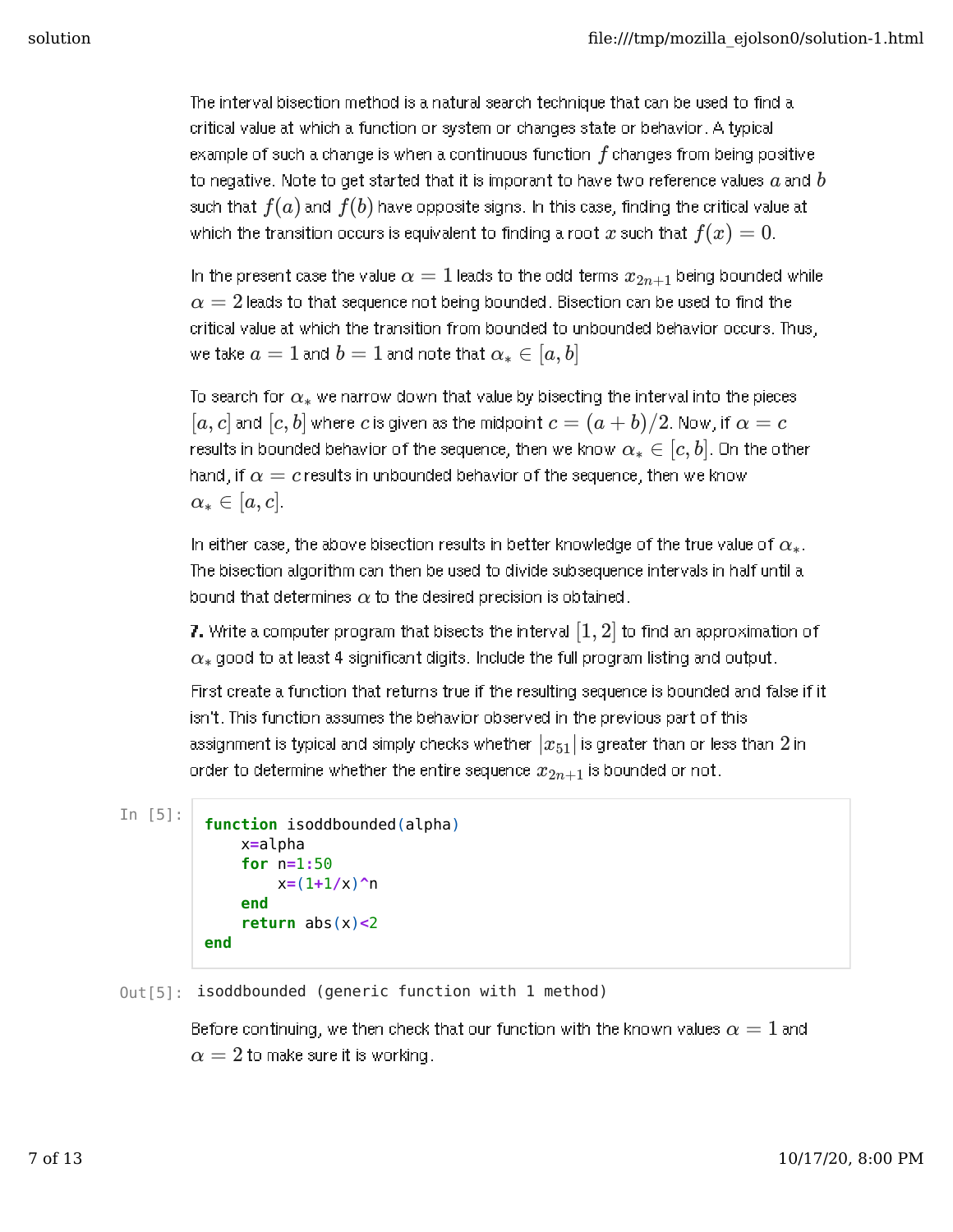$$
\begin{array}{c|c}\nIn [6]: \n is odd bounded(1)\n\end{array}
$$
\n
$$
Out[6]: \ntrue
$$

In  $[7]$ : isoddbounded(2)

 $Out[7]$ : false

Since  $\alpha_*\in[1,2]$  we know the first digit of  $\alpha$  is be one and the remaining digits will appear after the decimal point. Therefore, to obtain 4 significant digits we need to arrive  $a$ t an interval  $[a, b]$  such that  $\alpha_* \in [a, b]$  and with a length  $|b - a| < 0.0005$ . Since the interval will be cut in half at each iteration, this implies at least  $\boldsymbol{n}$  iterations where

$$
\frac{1}{2^n}<0.0005
$$

will be sufficient. Taking logarithms as solving for  $n$  yields

$$
n > \log(1/0.0005)/\log(2).
$$

Since

In [8]:

log(1**/**0.0005)**/**log(2)

```
0ut [8]: 10.965784284662087
```
we perform  $n=11$  bisection steps.

```
In [9]:
         a=1
         b=2
         for n=1:11
             c=(a+b)/2
             if isoddbounded(c)
                  a=c
             else
                 b=c
             end
         end
         println("alpha * in [",a,"",b,"]'
```
alpha\_\* in [1.18701171875,1.1875] Therefore, the  $\alpha_*\approx 1.187$  to 4 significant digits.

8. Explain theoretically how many times the interval [1,2] needs to be bisected to ensure the resulting approximation is good to at least 4 significant digits. What if 6 significant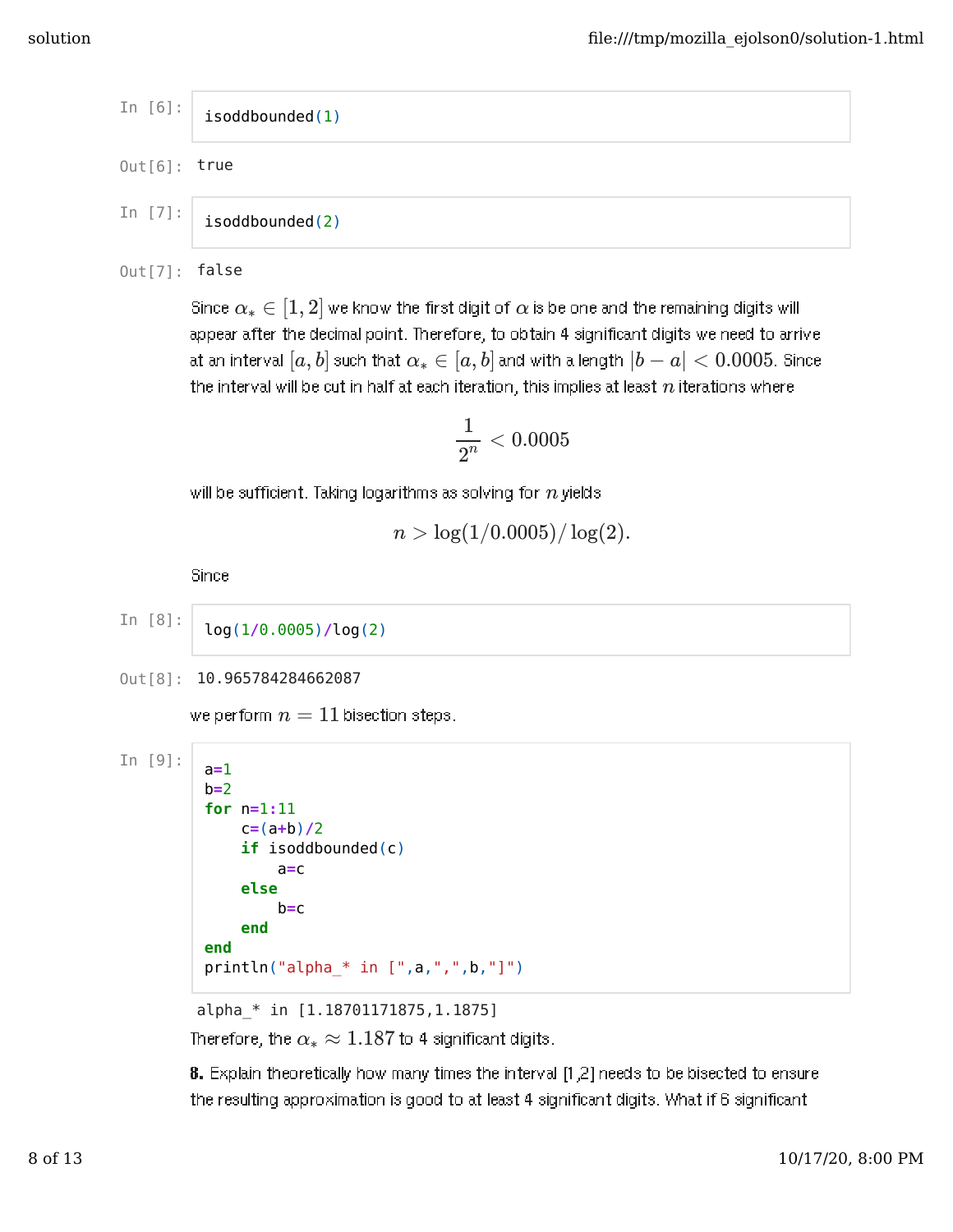digits are desired? How about 8 significant digits?

Most of the explanation is already contained in the answer to the previous question. In summary, at the beginning it is known that  $\alpha_*\in[1,2]$  which is an interval of length 1 and further implies the first digit of  $\alpha_*$  is one.

In general, since the first digit is one and the rest are after the decimal point, to obtain  $k$ significant digits it is required that the length of the interval be less than  $5\times10^{-k}$ . Consequently, taking the number of interations  $n$  such that

$$
\frac{1}{2^n}<5\times 10^{-k}
$$

or equivalently so

$$
n > \frac{\log(0.2 \times 10^k)}{\log 2} = 1 + (k-1) \frac{\log 10}{\log 2}.
$$

In  $[10]:$ 

Taking **\$**k**=**4,6**\$** and **\$**8**\$** yields

 $Out[10]:$  \$ (generic function with 1 method)

In  $[11]$ :

```
for k=4:2:8
    n=Integer(ceil(1+(k-1)*log(10)/log(2)));
    println("For $k significant digits use $n iterations")
end
```
For 4 significant digits use 11 iterations For 6 significant digits use 18 iterations For 8 significant digits use 25 iterations

9. Define

$$
\alpha^*=\inf\Big\{\alpha:|x_{2n}|\text{ is bounded as }n\to\infty\Big\}.
$$

Intuitively  $\alpha^*$  is the smallest value of  $\alpha$  such that  $|x_{2n}|$  is bounded. Modify the program from the previous step to obtain an approximation of  $\alpha^{*}.$  Include the output and describe what modifications were made to the code.

The main difference is that the function isoddbounded needs to be replaced by isevenbounded which stops at the 50th iteration rather than the 51st iteration.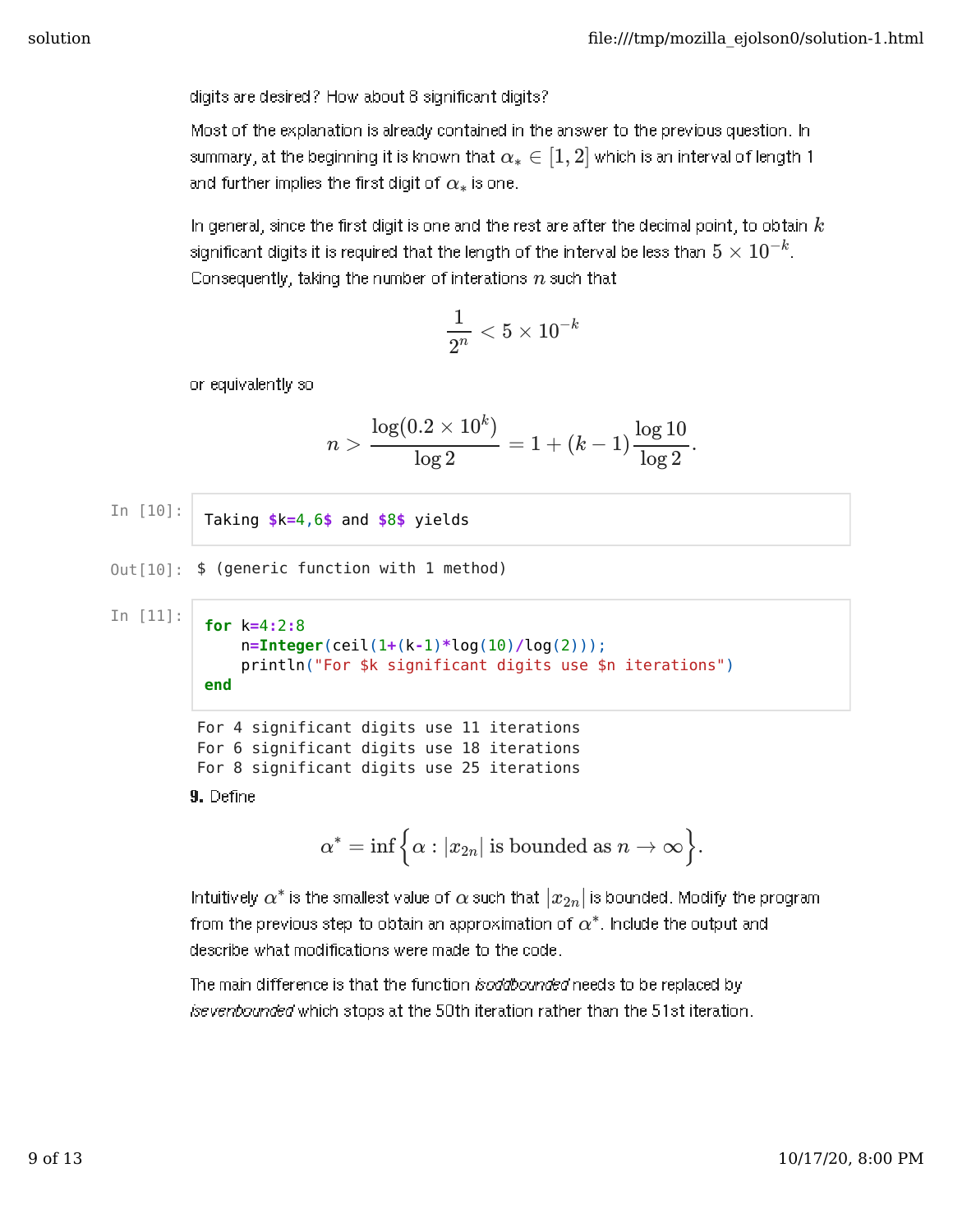```
In [12]:
          function isevenbounded(alpha)
               x=alpha
               for n=1:49
                   x=(1+1/x)^n
               end
               return abs(x)<2
          end
```
 $Out[12]$ : isevenbounded (generic function with 1 method)

Then since

```
In [13]:
          isevenbounded(1)
Out[13]: false
```

```
isevenbounded(2)
```
 $Out[14]$ : true

In  $[14]$ :

One also needs to switch the logic in the if statement to reassign the upper index  $b$  of the interval when  $x_{2n}$  is bounded and lower index  $a$  when it's not.

```
In [15]:
          a=1
          b=2
          for n=1:11
               c=(a+b)/2
               if isevenbounded(c)
                   b=c
               else
                   a=c
               end
          end
          println("alpha^* in [",a,",",b,"]")
```
alpha^\* in [1.18701171875,1.1875]

10. Based on the numerical evidence obtained in the previous two problems conjecturewhether the values of  $\alpha_*$  and  $\alpha^*$  are equal or different.

After  $11$  iterations  $\alpha_*$  are and  $\alpha^*$  are still in the same interval. This numerical evidence  $\alpha$ suggests that  $\alpha_* = \alpha^*$ . For greater confirmation, we check after  $25$  iterations.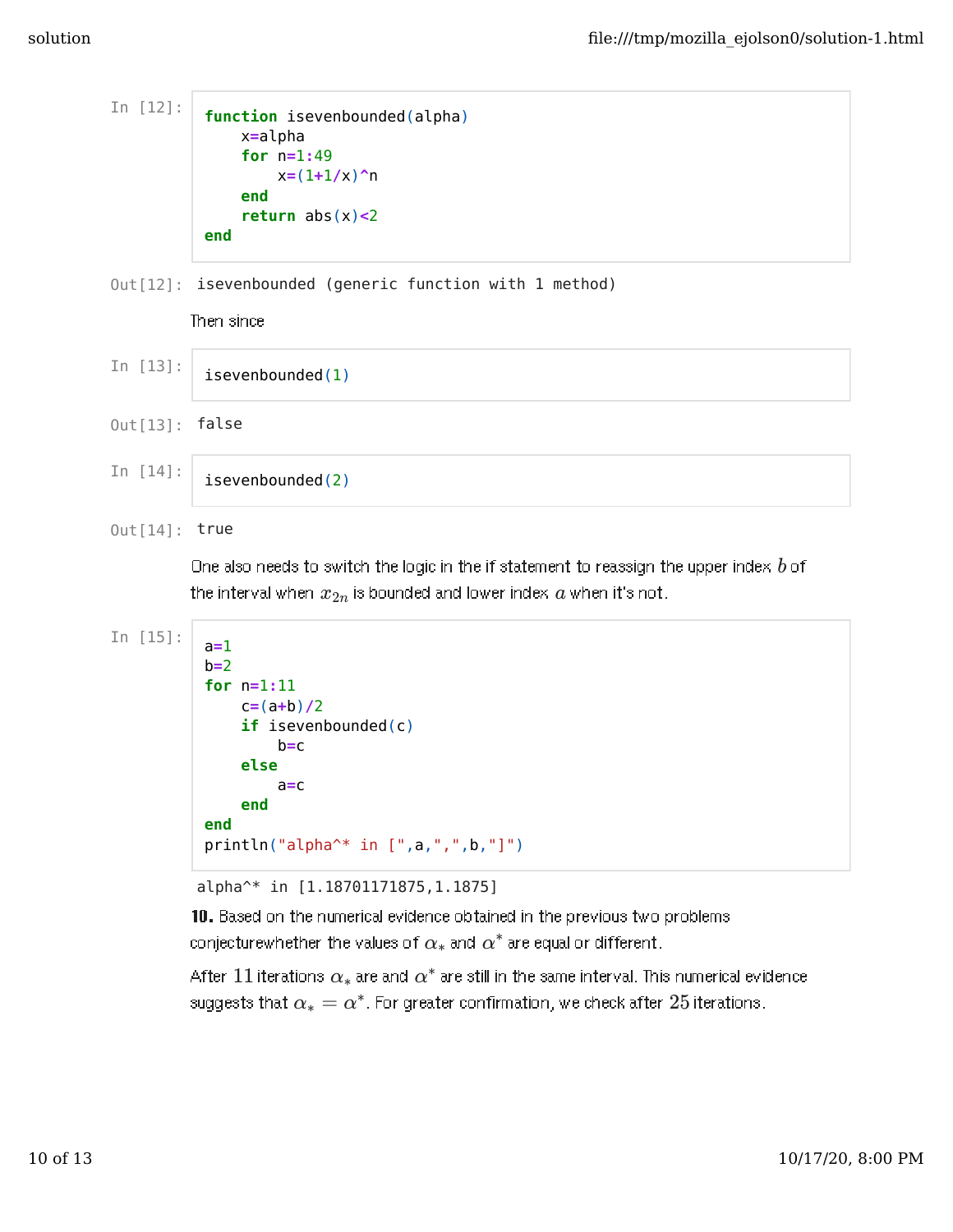```
In [16]:
          a=1
          b=2
          for n=1:25
              c=(a+b)/2
               if isoddbounded(c)
                   a=c
               else
                   b=c
               end
          end
          println("alpha_* in [",a,",",b,"]")
         alpha_* in [1.187452346086502,1.1874523758888245]
In [17]:a=1
          b=2
          for n=1:25
              c=(a+b)/2
              if isevenbounded(c)
                   b=c
              else
                   a=c
               end
          end
          println("alpha^* in [",a,",",b,"]")
```
## alpha^\* in [1.187452346086502,1.1874523758888245]

Even for this much smaller interval we numerically see that  $\alpha_*$  and  $\alpha^*$  are still in the same interval. This further suggests they are equal.

11. [Extra Credit] Use rigorous mathematical analyisis to prove the conjecture stated in the previous step. Alternatively, further support your conjecture by computing additional digits of  $\alpha_*$  and  $\alpha^*$  using the BigFloat arbitrary precision arithmetic built into the Julia. programming language.

The reference cited in question 5 proves that  $\alpha_*=\alpha^*$ . For extra credit, an more explanation how the theory in those works implies  $\alpha_* = \alpha^*$  and a brief description of the techniques used, if not a rephrasing of the full proof. An original proof of this result would be even better.

We finish with an example of using BigFloat arbitrary precision arithmetic to show that  $\alpha_*$  and  $\alpha^*$  agree to many many digits.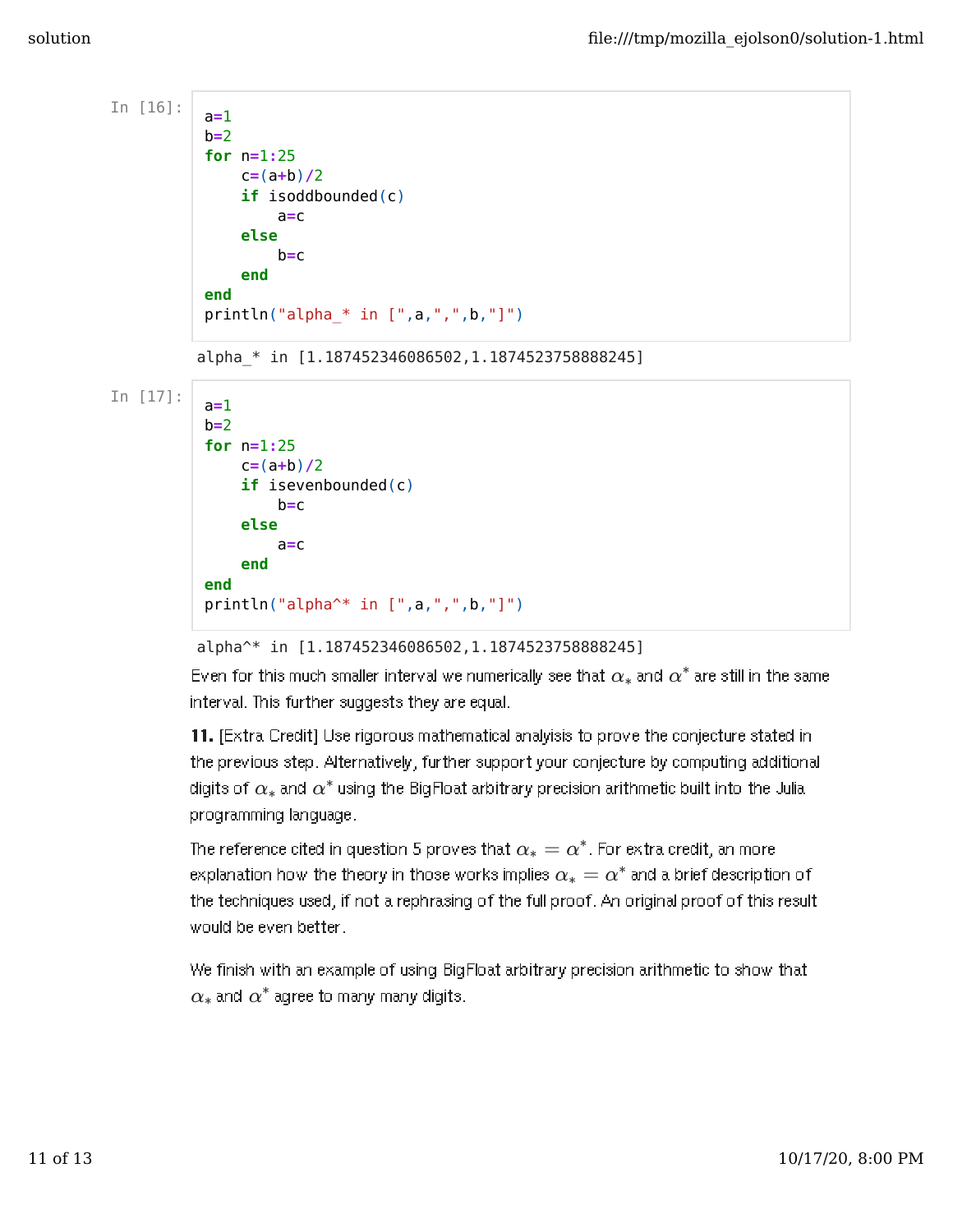```
In [18]:
          function bigoddbounded(alpha)
              x=alpha
               for n=1:250
                   x=(1+1/x)^n
               end
               return abs(x)<2
          end
          function bigevenbounded(alpha)
              x=alpha
               for n=1:249
                   x=(1+1/x)^n
              end
               return abs(x)<2
          end;
In [19]:
          a=big(1)
          b=big(2)
          for n=1:256
              c=(a+b)/2
               if bigoddbounded(c)
                   a=c
              else
                   b=c
              end
          end
          println("alpha * in [\n\n\cdot a, ",\n\n\cdot b, "]")alpha_* in [
         1.187452351126501054595480158396519351215692681585860353010104126198780
         418723321,
         1.187452351126501054595480158396519351215692681585860353010104126198780
         418723338]
In [20]:a=big(1)
          b=big(2)
          for n=1:256
              c=(a+b)/2
               if bigevenbounded(c)
                   b=c
              else
                   a=c
              end
          end
          println("alpha^* in [\n",a,",\n",b,"]")
         alpha^* in [
         1.187452351126501054595480158396519351215692681585860353010104126198780
         418723321,
```